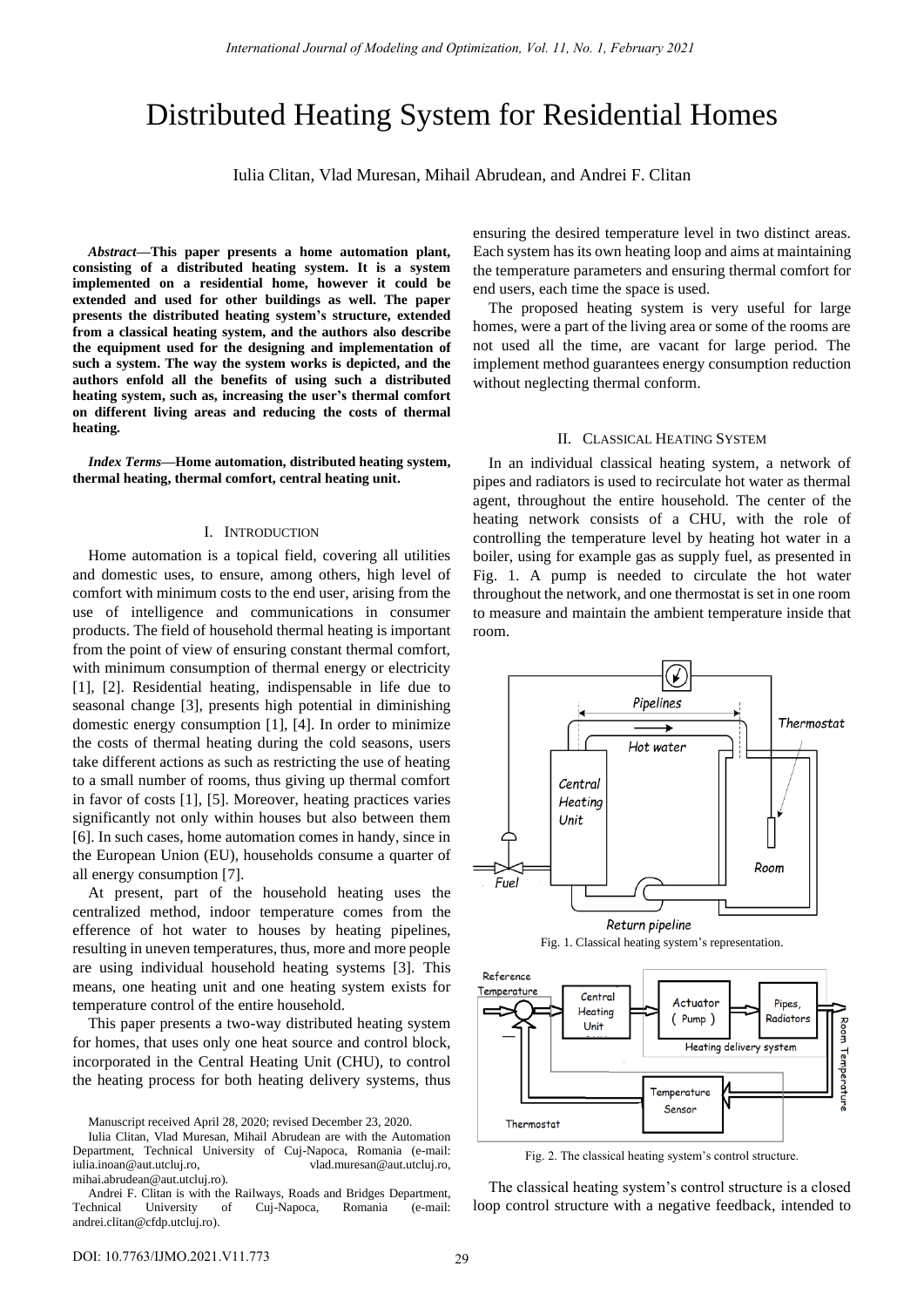maintain the room temperature at a constant value, set by the user as a reference temperature level (see Fig. 2).

In a heating system, the CHU contains the temperature controller, which is a two-position controller, the hot water boiler, and it also incorporates the hot water circulation pump, which represents the actuator of the control structure. The rest of the plant, represents the heating delivery system, consisting of pipes and radiators to circulate the hot water, previously heated inside the CHU boiler.

The thermostat has a triple role:

- To measure the ambient temperature, using the temperature sensor,
- To enable users to set the reference temperature,
- To calculate the error signal between the two temperatures.

The functioning of the control structure given in Fig. 2 is hereinafter provided. Once the ambient temperature drops below the reference value, the thermostat generates a signal to the CHU. The CHU's control block starts the heating process of the thermal agent (water) and its distribution by activating the circulation pump. The hot water is circulated throughout the entire network, and the ambient temperature rises. Once the ambient temperature's level, inside the room containing the thermostat, equals or surpasses the level set as the reference temperature, the thermostat's output becomes inactive, thus, the heating of the water is stopped, and the circulation pump is switched off.

For large homes, when cold season comes, users tend to restrict their activities in a small part of the house, thus limiting the amount of living space that is being heated by the individual classical heating system [6]. This is a measure taken in order to reduce the heating costs, as presented before. In this case, radiators are turned off in unused rooms, but the hot water is still recirculated through the entire distribution system, causing the hot water's temperature to decrease, due to thermal exchange. If it is necessary to extend the living space in certain situations, the restart of the radiator is needed, to ensure the thermal heating in that certain room, or rooms, respectively. This process is an arduous one, which does not provide a suitable thermal comfort except for a single room, the room in which the thermostat is located.

The use of a classic thermal system, for domestic heating, can result in rooms with uneven temperatures (higher or lower than the offset temperature), depending on the size of the room, the radiator's size, respectively, the distance to CHU (the longer the distance that the thermal agent has to cover, the lower the temperature at which it will reach the radiator, will be).

## III. TWO-WAY DISTRIBUTED HEATING SYSTEM

To avoid all aspect previously depicted, the level of thermal comfort can be increased, in several areas of the house, through a distributed system proposed by the authors, with two separate and independent heating circuits, a system that can be easily extended to several, if necessary.

The proposed system is an extension of a classical heating system, described in the previous section, allowing the end users to heat at different temperatures, areas of the house that are occupied differently. The described system is implemented, and tested, in a large house, and consists in the use of two distribution circuits of the thermal agent, independent of each other, each circuit covering a certain area.

The house was divided into two living spaces, using the following consideration:

- Permanently inhabited area with its own distribution circuit and thermostat for setting the reference temperature level;
- area Inhabited only occasionally (from time to time) with its own distribution circuit and thermostat for setting the reference temperature level.

Using the area division described above, the temperature control structure painted in Fig. 3 was developed.

The CHU incorporates the temperature controller, the boiler, and the circulating pump, as stated before (since the same CHU is used). The thermostats, that incorporate the temperature sensors depicted in Fig. 3 structure, have the same roles as described before for the classical heating control structure.

The main difference between this control structure and the classical one is the existence of two independent heating circuits, separated by relays, to enable temperature control in two distinct rooms, each with its own thermostat, network of pipes and radiators, to increase the ambient temperature when needed. The directional control of hot water, among the two heating delivery systems, is achieved by using a servomotor to control a two-way valve. The servomotor is set in motion by the thermostat's output, activated whenever the measured ambient temperature is lower than the reference temperature, and the controlled two-way valve is physically placed on the return pipeline to the CHU, since it needs 40 seconds to fully open.



Among the advantages of using this system, the authors list the maintenance of the temperature in the less inhabited areas, at a minimum level, of protection against frost  $(5^{\circ}C)$  directly from the thermostat, without having to stop the radiators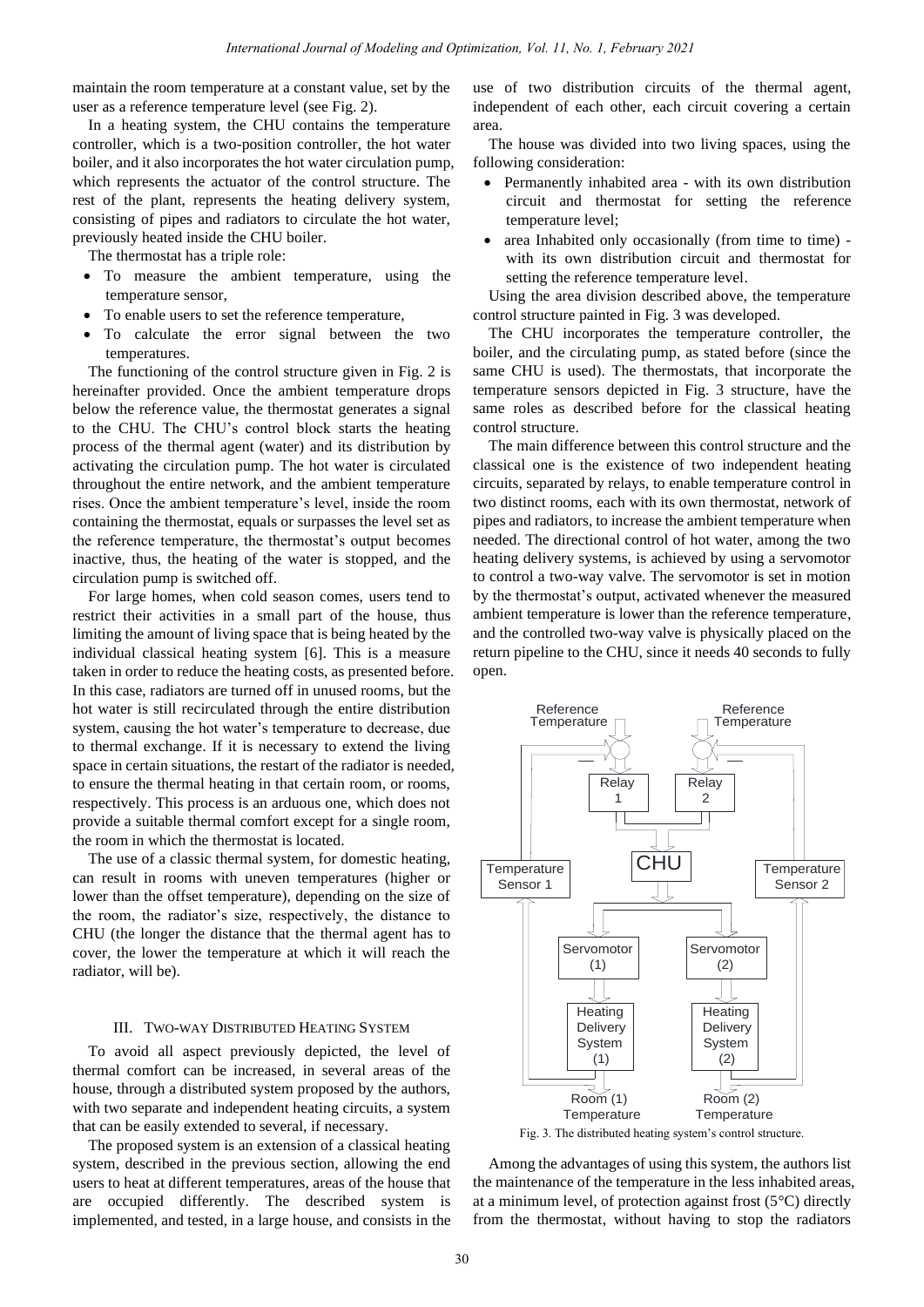when the areas are not inhabited and still generate low heating costs. When these spaces are needed, it only requires the increase of the reference temperature level, and the area will heat up relatively quickly, ensuring the imposed level of comfort throughout the time, in which the space will be destined for housing.

# IV. THE TWO-WAY DISTRIBUTED HEATING SYSTEM'S IMPLEMENTATION

In the following, the authors describe the components used in implementing the distributed heating system from Fig. 3. The devices used are identical for both heat distribution systems.

The physical separation between the heat distribution circuits, in the two distinct areas, is performed with a two-way ball valve. This will open / close the return path of the heat agent, being operated by a servomotor.

The servomotor used is ESBE, MBA Series 120 type. Few technical data of the actuator, extracted from [8]:

- Power supply voltage:  $230\text{Vac} \pm 10\%$ ;
- Closing pressure: maximum 10 bar;
- Power consumption motor operation: 3.5 W;
- Closing time: 40 seconds (for the entire 90 $\degree$ );
- Control signal: on / off, 2 wires permanently connected, 3rd receives control signal from a SPST switch contact (see Fig. 4);
- Auxiliary switch: 6 (1) A  $/$  230Vac, normally open SPST.

The servomotor is set on normal closed (NC) mode by activating the auxiliary switch. The control signal of the servomotor (the actuator) is generated by the thermostat and changes its state to normal open (NO).

As a thermostat, the authors used in implementation a wireless non-programmable thermostat, SALUS RT310 [9]. The thermostat consists of a fixed part, that encloses the input and output ports, representing the receiver, and a mobile part, that encloses the temperature sensor, and represents the emitter.



Fig. 4. Servomotor's wiring (detail view from the servomotor).

Here are a few technical data of the thermostat, extracted from [9]:

- Switching Max: 3 (1) A SPST;
- Input/Output:  $0 230V$ ;
- Outputs: NO/COM/NC;
- Scale:  $5 35^{\circ}$ C;
- Wiring:  $L -$  ass Input,  $SL -$  as Switch live output, and Earth.

The mobile thermostat was used to increase the degree of thermal comfort, since it can be moved by the users in any room they wish. To reduce the fuel consumption even further, a programmable thermostat can be used, which enables to set different temperature levels depending on the time interval.

Since each heating circuit contains a thermostat, in order to separate the two independent control signals, and thus avoiding signal overlapping, on each circuit a NO relay is used. The relay is placed between the thermostat and the CHU, and it also connects to one of the servomotor's control wire, to correctly control the designated servomotor and to proper generate the CHU input signal.

The wiring of all the components for the two-way distributed system and their connection to the 230 Vac power supply, in order to function properly according to what has been described previously, is given in Fig. 5 as an electrical scheme.

The way one of the distributed heating system's works is that once the ambient temperature drops below the reference value, the thermostat's NO output is activated. This will further supply the necessary voltage to the relay, thus changing its NO state and proper activate the thermostat's input port of the CHU (switching on the heating of the thermal agent and the circulating pump). Once the thermostat's NO output is active, and the relay state is changed, the servomotor starts to rotate, and thus opening the two-way valve, allowing the distribution of the thermal agent throughout the corresponding circuit.

The wiring between the relay, the thermostat's fixed part and the servomotors were enclosed in a separate control unit, (see Fig. 6). Fig. 6 contains the annotation of the wiring that is done according to the electrical scheme given in Fig. 5.



Fig. 5. The two-way distributed heating system's components wiring



Fig. 6. The unit containing the relay, the thermostats' fixed part and the wiring to servomotors and CHU

We used an auxiliary On / Off Switch for the control unit that incorporates the thermostats, the relays, and the wiring among them, as you can see from Fig. 6.